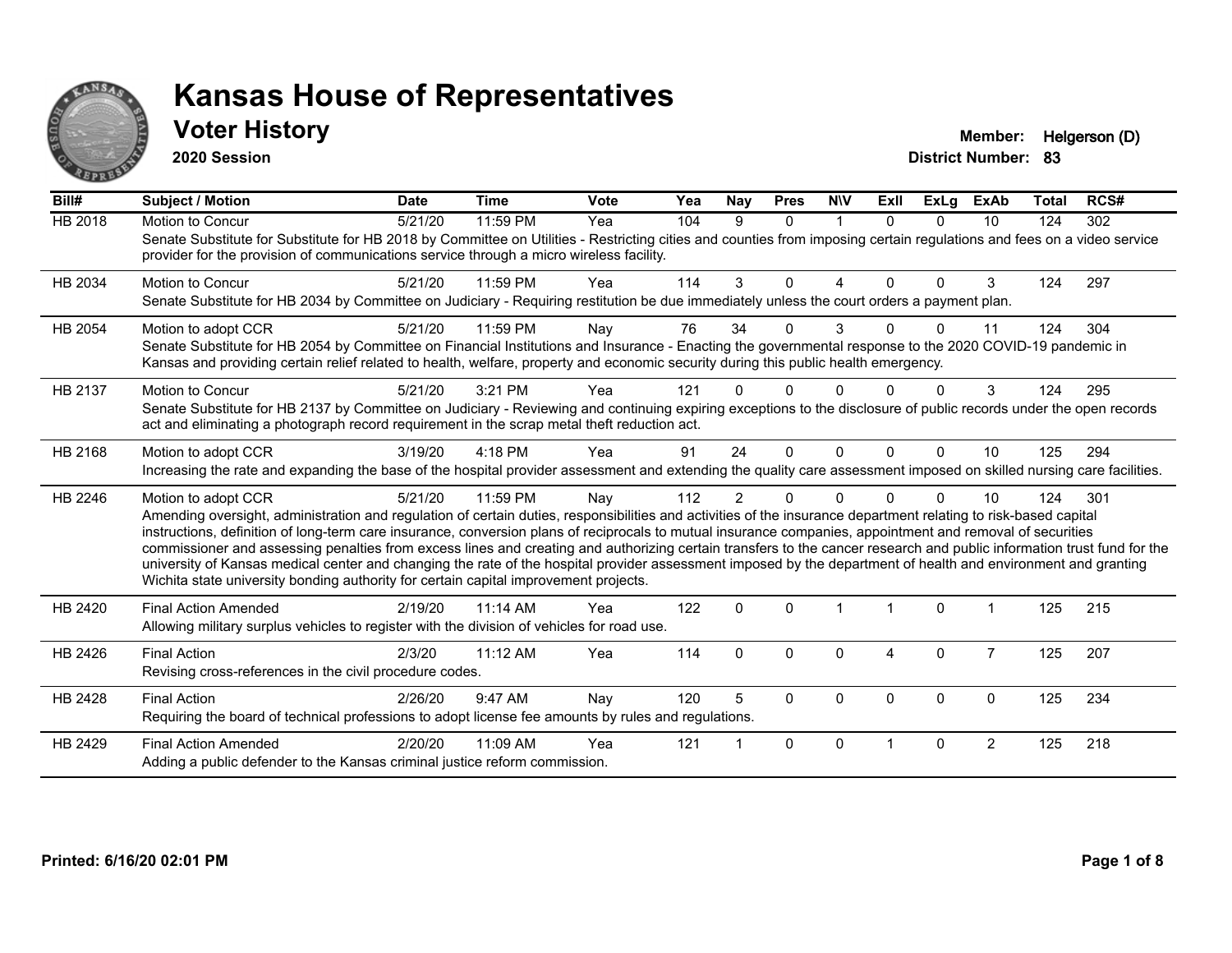

**2020 Session**

**Voter History Member:** Helgerson (D)

| Bill#          | <b>Subject / Motion</b>                                                                                                                                                                                     | <b>Date</b> | <b>Time</b> | <b>Vote</b> | Yea | <b>Nay</b>   | <b>Pres</b>  | <b>NIV</b>   | <b>Exll</b>    | ExLg     | <b>ExAb</b>    | <b>Total</b> | RCS# |
|----------------|-------------------------------------------------------------------------------------------------------------------------------------------------------------------------------------------------------------|-------------|-------------|-------------|-----|--------------|--------------|--------------|----------------|----------|----------------|--------------|------|
| HB 2432        | <b>Final Action Amended</b>                                                                                                                                                                                 | 2/20/20     | 11:10 AM    | Yea         | 122 | 0            | $\mathbf{0}$ | $\Omega$     |                | 0        | $\overline{2}$ | 125          | 219  |
|                | Creating the Kansas pesticide waste disposal program and allowing up to \$50,000 to be transferred annually from the Kansas agricultural remediation fund to a new<br>Kansas pesticide waste disposal fund. |             |             |             |     |              |              |              |                |          |                |              |      |
| HB 2438        | <b>Final Action</b>                                                                                                                                                                                         | 2/26/20     | 9:48 AM     | Yea         | 125 | $\Omega$     | $\Omega$     | $\Omega$     | $\Omega$       | $\Omega$ | $\Omega$       | 125          | 235  |
|                | Allowing certain exceptions to the confidentiality of state child death review board documents.                                                                                                             |             |             |             |     |              |              |              |                |          |                |              |      |
| <b>HB 2447</b> | <b>Final Action Amended</b>                                                                                                                                                                                 | 2/20/20     | 11:16 AM    | Yea         | 83  | 39           | $\Omega$     | $\Omega$     | $\overline{1}$ | $\Omega$ | $\overline{2}$ | 125          | 220  |
|                | Changing how two-way electronic audio-visual communication is used in courts.                                                                                                                               |             |             |             |     |              |              |              |                |          |                |              |      |
| HB 2448        | <b>Final Action Amended</b>                                                                                                                                                                                 | 2/19/20     | 11:15 AM    | Nay         | 98  | 25           | $\pmb{0}$    | 0            | $\mathbf 1$    | 0        | $\mathbf{1}$   | 125          | 216  |
|                | Changing penalties for crimes related to motor vehicles.                                                                                                                                                    |             |             |             |     |              |              |              |                |          |                |              |      |
| HB 2449        | <b>Final Action</b>                                                                                                                                                                                         | 2/20/20     | 11:17 AM    | Yea         | 99  | 23           | $\mathbf{0}$ | $\Omega$     | -1             | $\Omega$ | $\overline{2}$ | 125          | 221  |
|                | Changing the requirements for board of indigents' defense services appointments.                                                                                                                            |             |             |             |     |              |              |              |                |          |                |              |      |
| HB 2451        | <b>Final Action</b>                                                                                                                                                                                         | 2/20/20     | 11:18 AM    | Yea         | 122 | $\Omega$     | $\mathbf 0$  | 0            | $\overline{1}$ | $\Omega$ | $\overline{2}$ | 125          | 222  |
|                | Amending Kansas department of agriculture division of animal health license, permit and registration renewal deadlines.                                                                                     |             |             |             |     |              |              |              |                |          |                |              |      |
| HB 2452        | <b>Final Action</b>                                                                                                                                                                                         | 2/26/20     | 9:49 AM     | Yea         | 125 | $\Omega$     | $\Omega$     | $\Omega$     | $\Omega$       | 0        | $\mathbf 0$    | 125          | 236  |
|                | Creating the Kansas reading readiness act.                                                                                                                                                                  |             |             |             |     |              |              |              |                |          |                |              |      |
| HB 2454        | <b>Final Action Amended</b>                                                                                                                                                                                 | 2/19/20     | 11:17 AM    | Yea         | 114 | 9            | $\mathbf 0$  | 0            |                | $\Omega$ | $\mathbf 1$    | 125          | 217  |
|                | Self-storage unit rentals; sales and towing of property for nonpayment of rent or abandonment; contractual value of property.                                                                               |             |             |             |     |              |              |              |                |          |                |              |      |
| HB 2456        | <b>Final Action</b>                                                                                                                                                                                         | 2/26/20     | 9:50 AM     | Yea         | 124 |              | $\Omega$     | $\Omega$     | $\Omega$       | $\Omega$ | $\Omega$       | 125          | 237  |
|                | Clarifying the definition of the term "possession" in the Kansas criminal code.                                                                                                                             |             |             |             |     |              |              |              |                |          |                |              |      |
| HB 2462        | <b>Final Action</b>                                                                                                                                                                                         | 2/26/20     | 9:51 AM     | Yea         | 125 | $\mathbf{0}$ | $\mathbf 0$  | 0            | $\Omega$       | 0        | $\mathbf 0$    | 125          | 238  |
|                | Updating provisions related to the Kansas department of agriculture division of conservation.                                                                                                               |             |             |             |     |              |              |              |                |          |                |              |      |
| HB 2463        | <b>Final Action Amended</b>                                                                                                                                                                                 | 2/26/20     | 9:52 AM     | Yea         | 125 | $\Omega$     | $\mathbf 0$  | $\mathbf{0}$ | $\Omega$       | $\Omega$ | $\Omega$       | 125          | 239  |
|                | Amending the Kansas pesticide law's licensure requirements and the Kansas chemigation safety law's permittee requirements.                                                                                  |             |             |             |     |              |              |              |                |          |                |              |      |
| HB 2464        | <b>Final Action Amended</b>                                                                                                                                                                                 | 2/26/20     | 9:53 AM     | Yea         | 121 |              | $\Omega$     | $\Omega$     | $\Omega$       | $\Omega$ | $\Omega$       | 125          | 240  |
|                | Updating egg repacking requirements for retailers.                                                                                                                                                          |             |             |             |     |              |              |              |                |          |                |              |      |
| HB 2466        | <b>Final Action</b>                                                                                                                                                                                         | 2/10/20     | 11:10 AM    | Yea         | 118 |              | $\Omega$     |              | $\overline{2}$ | $\Omega$ | 3              | 125          | 212  |
|                | Enacting the Kansas taxpayer protection act; requiring the signature and tax identification number of paid tax return preparers on income tax returns; authorizing                                          |             |             |             |     |              |              |              |                |          |                |              |      |
|                | actions to enjoin paid tax return preparers from engaging in certain conduct.                                                                                                                               |             |             |             |     |              |              |              |                |          |                |              |      |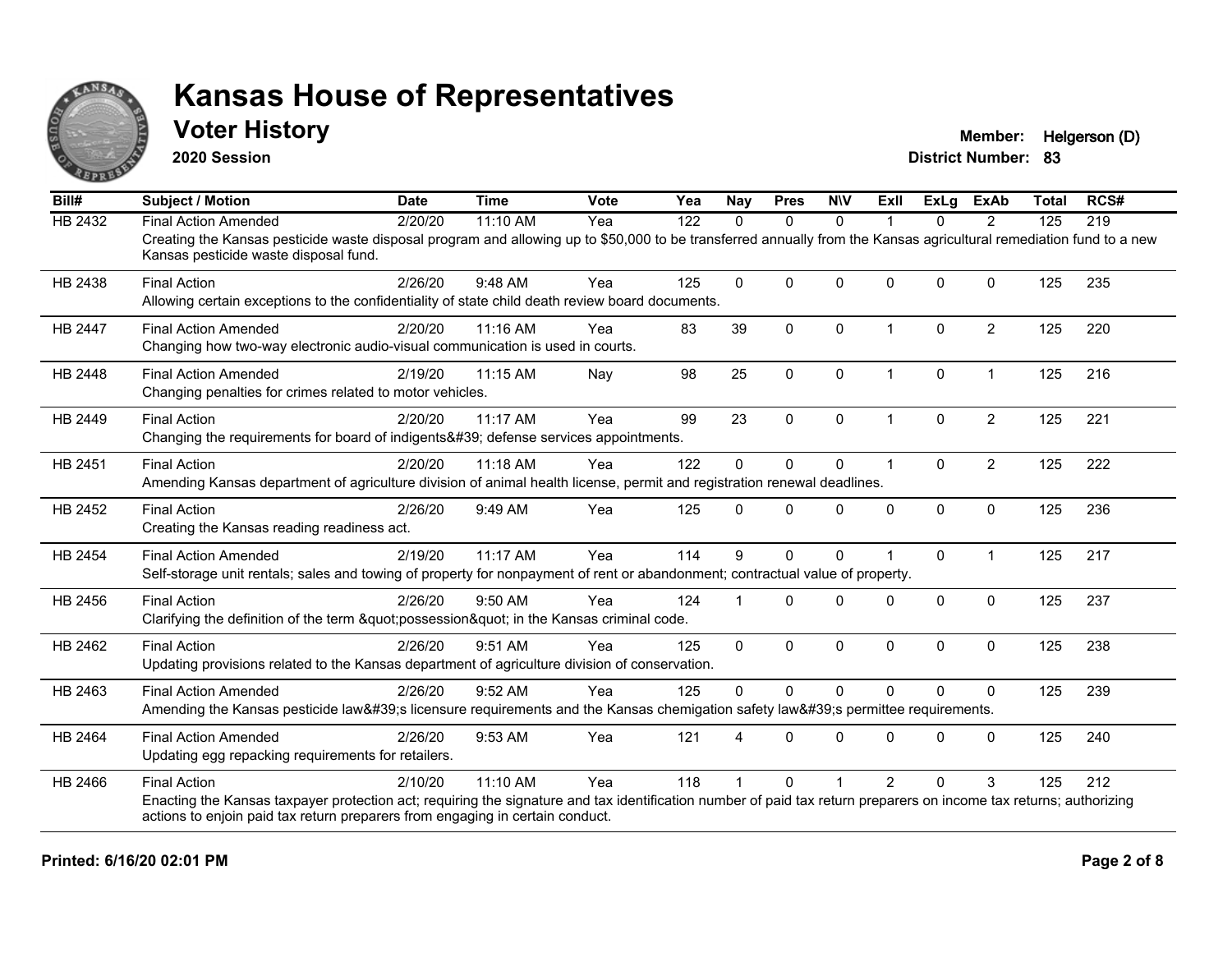

**2020 Session**

**Voter History Member:** Helgerson (D)

| Bill#          | <b>Subject / Motion</b>                                                                                                                                             | <b>Date</b> | <b>Time</b> | Vote | Yea | <b>Nav</b>      | <b>Pres</b> | <b>NIV</b>   | ExII         | <b>ExLa</b> | <b>ExAb</b>    | <b>Total</b> | RCS# |
|----------------|---------------------------------------------------------------------------------------------------------------------------------------------------------------------|-------------|-------------|------|-----|-----------------|-------------|--------------|--------------|-------------|----------------|--------------|------|
| <b>HB 2467</b> | <b>Final Action Amended</b>                                                                                                                                         | 2/7/20      | 4:10 PM     | Yea  | 105 | $\overline{15}$ | $\Omega$    | 3            | $\Omega$     | 2           | $\mathbf{0}$   | 125          | 211  |
|                | Removing the spousal exception from sexual battery and requiring a domestic violence offender assessment on a first conviction of domestic battery.                 |             |             |      |     |                 |             |              |              |             |                |              |      |
| HB 2469        | <b>Final Action Amended</b>                                                                                                                                         | 2/26/20     | $9:54$ AM   | Yea  | 120 | 5               | $\Omega$    | $\Omega$     | $\Omega$     | 0           | 0              | 125          | 241  |
|                | Extending terminal medical release to inmates in the custody of the department of corrections with a condition likely to cause death within 120 days.               |             |             |      |     |                 |             |              |              |             |                |              |      |
| HB 2470        | <b>Final Action</b>                                                                                                                                                 | 2/26/20     | 9:55 AM     | Yea  | 125 | $\mathbf{0}$    | $\Omega$    | $\mathbf{0}$ | $\Omega$     | $\Omega$    | $\mathbf{0}$   | 125          | 242  |
|                | Clarifying jurisdiction and supervision of offenders in a certified drug abuse treatment program.                                                                   |             |             |      |     |                 |             |              |              |             |                |              |      |
| HB 2479        | <b>Final Action</b>                                                                                                                                                 | 2/26/20     | 9:56 AM     | Yea  | 125 | $\Omega$        | $\Omega$    | $\mathbf 0$  | $\mathbf{0}$ | $\Omega$    | $\mathbf{0}$   | 125          | 243  |
|                | Codifying the NAIC corporate governance model regulation into statute.                                                                                              |             |             |      |     |                 |             |              |              |             |                |              |      |
| HB 2480        | <b>Final Action</b>                                                                                                                                                 | 2/26/20     | 9:57 AM     | Yea  | 125 | $\Omega$        | $\Omega$    | $\mathbf{0}$ | $\Omega$     | $\Omega$    | $\mathbf{0}$   | 125          | 244  |
|                | Updating the definition of long-term care insurance contained in the long-term care insurance act.                                                                  |             |             |      |     |                 |             |              |              |             |                |              |      |
| HB 2487        | <b>Emergency Final Action</b>                                                                                                                                       | 2/26/20     | 4:22 PM     | Yea  | 118 | $\overline{7}$  | $\Omega$    | $\mathbf{0}$ | $\Omega$     | 0           | $\Omega$       | 125          | 262  |
|                | Including emotional disability rather than emotional disturbance in the definitions of "children with disabilities" and "individuals with disabilities. "           |             |             |      |     |                 |             |              |              |             |                |              |      |
| HB 2490        | <b>Final Action</b>                                                                                                                                                 | 3/12/20     | 11:21 AM    | Yea  | 118 | $\overline{2}$  | $\Omega$    | $\mathbf{0}$ |              | $\Omega$    | 4              | 125          | 276  |
|                | Kansas corporation NOL carryforward extension.                                                                                                                      |             |             |      |     |                 |             |              |              |             |                |              |      |
| HB 2495        | <b>Final Action</b>                                                                                                                                                 | 2/26/20     | 9:58 AM     | Yea  | 125 | $\Omega$        | $\Omega$    | $\Omega$     | $\Omega$     | $\Omega$    | $\Omega$       | 125          | 245  |
|                | Authorizing the crime victims compensation board to waive application time restrictions for a victim of a sexually violent crime to receive compensation for mental |             |             |      |     |                 |             |              |              |             |                |              |      |
|                | health counseling.                                                                                                                                                  |             |             |      |     |                 |             |              |              |             |                |              |      |
| HB 2496        | <b>Final Action</b>                                                                                                                                                 | 2/26/20     | 9:59 AM     | Yea  | 125 | $\Omega$        | $\Omega$    | $\mathbf{0}$ | $\Omega$     | $\Omega$    | $\Omega$       | 125          | 246  |
|                | Authorizing court services officers and community corrections officers to provide a certification of identification to offenders.                                   |             |             |      |     |                 |             |              |              |             |                |              |      |
| HB 2500        | <b>Emergency Final Action Amended</b>                                                                                                                               | 2/20/20     | 11:48 AM    | Yea  | 122 | U               | $\Omega$    | $\Omega$     |              | $\Omega$    | $\overline{2}$ | 125          | 226  |
|                | Amending the Kansas power of attorney act regarding the form of a power of attorney and the duties of third parties relying and acting on a power of attorney.      |             |             |      |     |                 |             |              |              |             |                |              |      |
| HB 2501        | <b>Final Action Amended</b>                                                                                                                                         | 2/20/20     | 11:19 AM    | Yea  | 119 | 3               | $\Omega$    | $\mathbf{0}$ |              | $\Omega$    | $\overline{2}$ | 125          | 223  |
|                | Allowing salvage vehicle pools to apply for ownership documents for vehicles that are disclaimed by insurance companies.                                            |             |             |      |     |                 |             |              |              |             |                |              |      |
| HB 2503        | <b>Final Action Amended</b>                                                                                                                                         | 2/26/20     | 10:00 AM    | Yea  | 125 | $\Omega$        | $\Omega$    | $\Omega$     | $\Omega$     | $\Omega$    | $\Omega$       | 125          | 247  |
|                | Authorizing the transfer of \$268,412,000 from the state general fund to the KPERS fund during fiscal year 2020 and eliminating certain level-dollar employer       |             |             |      |     |                 |             |              |              |             |                |              |      |
|                | contribution payments.                                                                                                                                              |             |             |      |     |                 |             |              |              |             |                |              |      |
| HB 2506        | <b>EFA Sub Bill Amended</b>                                                                                                                                         | 2/26/20     | 4:26 PM     | Yea  | 123 | $\mathcal{P}$   | $\Omega$    | $\Omega$     | $\Omega$     | 0           | $\Omega$       | 125          | 265  |
|                | Expanding the military spouse and servicemember's expedited licensure law to certain other license, certificate or registration applicants.                         |             |             |      |     |                 |             |              |              |             |                |              |      |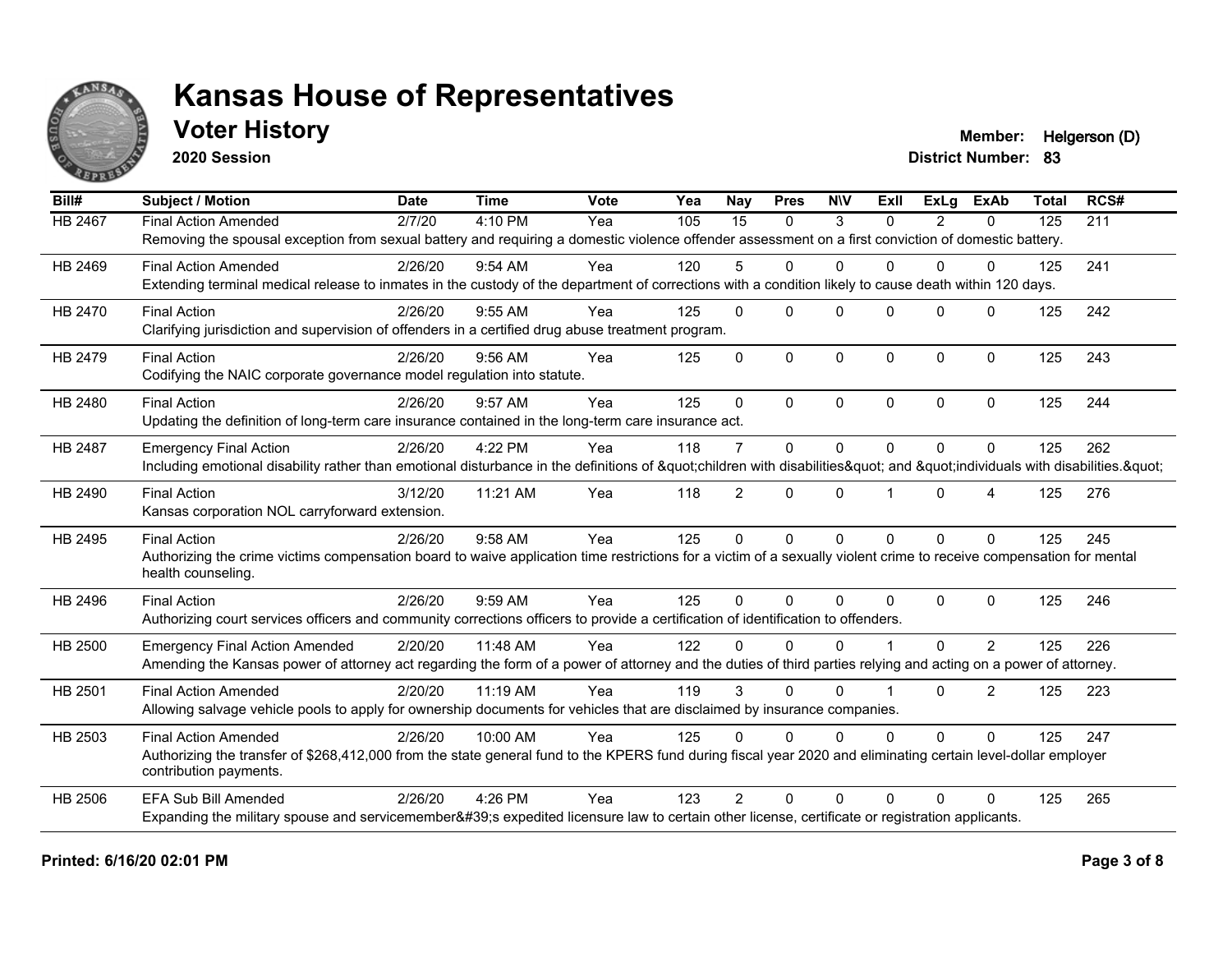

**2020 Session**

**Voter History Member:** Helgerson (D)

| Bill#          | Subject / Motion                                                                                                                                                                                                                                                                                                                                                                                                                                                                                                                                    | <b>Date</b> | <b>Time</b> | <b>Vote</b> | Yea | Nay            | <b>Pres</b>  | <b>NIV</b>   | ExII         | <b>ExLa</b> | <b>ExAb</b>    | <b>Total</b> | RCS# |
|----------------|-----------------------------------------------------------------------------------------------------------------------------------------------------------------------------------------------------------------------------------------------------------------------------------------------------------------------------------------------------------------------------------------------------------------------------------------------------------------------------------------------------------------------------------------------------|-------------|-------------|-------------|-----|----------------|--------------|--------------|--------------|-------------|----------------|--------------|------|
| HB 2507        | <b>Final Action Amended</b><br>Liability protection for businesses that participate in high school work-based learning programs.                                                                                                                                                                                                                                                                                                                                                                                                                    | 2/26/20     | 10:01 AM    | Nay         | 97  | 27             | $\mathbf{1}$ | $\Omega$     | $\Omega$     | $\Omega$    | 0              | 125          | 248  |
| HB 2509        | <b>Emergency Final Action</b><br>Vacating certain blocks in the original town plat set aside for a college and a park of the city of Americus and vesting fee simple title in the city.                                                                                                                                                                                                                                                                                                                                                             | 2/26/20     | 4:22 PM     | Yea         | 122 | 3              | 0            | $\Omega$     | 0            | 0           | 0              | 125          | 263  |
| HB 2510        | <b>Emergency Final Action</b><br>Special districts may be dissolved and responsibilities assumed by a city.                                                                                                                                                                                                                                                                                                                                                                                                                                         | 2/26/20     | 4:29 PM     | Yea         | 122 | 3              | $\Omega$     | $\Omega$     | 0            | $\Omega$    | 0              | 125          | 267  |
| HB 2510        | Motion to adopt CCR<br>Creating the Kansas promise scholarship act; requiring a Kansas foster care children annual academic report card; authorizing the state board of regents on behalf of<br>Kansas state university to sell certain real property in Saline county; providing payment or waiver of tuition for certain dually or concurrently enrolled students;<br>authorizing the practice of the healing arts by healing arts school clinics; providing ACT college entrance exams and workkeys assessments to nonpublic school<br>students. | 5/21/20     | 11:59 PM    | Yea         | 110 | 3              | 0            |              | 0            | 0           | 10             | 124          | 300  |
| HB 2515        | <b>Emergency Final Action Amended</b><br>Creating the Kansas promise scholarship program.                                                                                                                                                                                                                                                                                                                                                                                                                                                           | 2/20/20     | 11:47 AM    | Nay         | 116 | 6              | $\Omega$     | $\mathbf{0}$ |              | $\Omega$    | $\overline{2}$ | 125          | 225  |
| HB 2516        | <b>Final Action Amended</b><br>Enacting the first-time home buyer savings account act.                                                                                                                                                                                                                                                                                                                                                                                                                                                              | 2/26/20     | 10:03 AM    | Nay         | 123 | $\overline{2}$ | $\Omega$     | $\Omega$     | $\mathbf{0}$ | $\Omega$    | $\mathbf 0$    | 125          | 249  |
| HB 2518        | <b>Final Action</b><br>Counting any crime with a domestic violence designation as a prior conviction under domestic battery.                                                                                                                                                                                                                                                                                                                                                                                                                        | 2/26/20     | 10:04 AM    | Yea         | 125 | $\Omega$       | $\Omega$     | $\Omega$     | $\mathbf{0}$ | 0           | $\mathbf 0$    | 125          | 250  |
| HB 2521        | <b>Emergency Final Action Amended</b><br>Enacting the revised uniform athlete agents act.                                                                                                                                                                                                                                                                                                                                                                                                                                                           | 2/20/20     | 11:49 AM    | Yea         | 122 | 0              | 0            | $\Omega$     |              | $\Omega$    | $\overline{2}$ | 125          | 227  |
| <b>HB 2524</b> | <b>Final Action</b><br>Updating motor carrier laws and regulation of motor carriers by the state corporation commission.                                                                                                                                                                                                                                                                                                                                                                                                                            | 2/17/20     | 11:24 AM    | Yea         | 118 | $\Omega$       | $\Omega$     | $\Omega$     | 3            | $\Omega$    | $\overline{4}$ | 125          | 213  |
| <b>HB 2528</b> | <b>Final Action</b><br>Providing for all vehicles more than 35 years old to qualify as an antique vehicle.                                                                                                                                                                                                                                                                                                                                                                                                                                          | 2/26/20     | 10:05 AM    | Yea         | 124 | $\mathbf 1$    | $\Omega$     | $\Omega$     | $\Omega$     | $\Omega$    | 0              | 125          | 251  |
| HB 2540        | <b>Emergency Final Action Amended</b><br>Requiring moneys attributable to at-risk student weighting be expended for approved at-risk educational programs.                                                                                                                                                                                                                                                                                                                                                                                          | 2/26/20     | 4:37 PM     | Yea         | 111 | 14             | $\Omega$     | $\Omega$     | $\mathbf 0$  | 0           | $\mathbf 0$    | 125          | 274  |
| HB 2546        | <b>Final Action</b><br>Creating the crime of sexual extortion and adding the crime to the Kansas offender registration act.                                                                                                                                                                                                                                                                                                                                                                                                                         | 2/26/20     | 10:06 AM    | Yea         | 125 | 0              | $\Omega$     | 0            | $\Omega$     | 0           | 0              | 125          | 252  |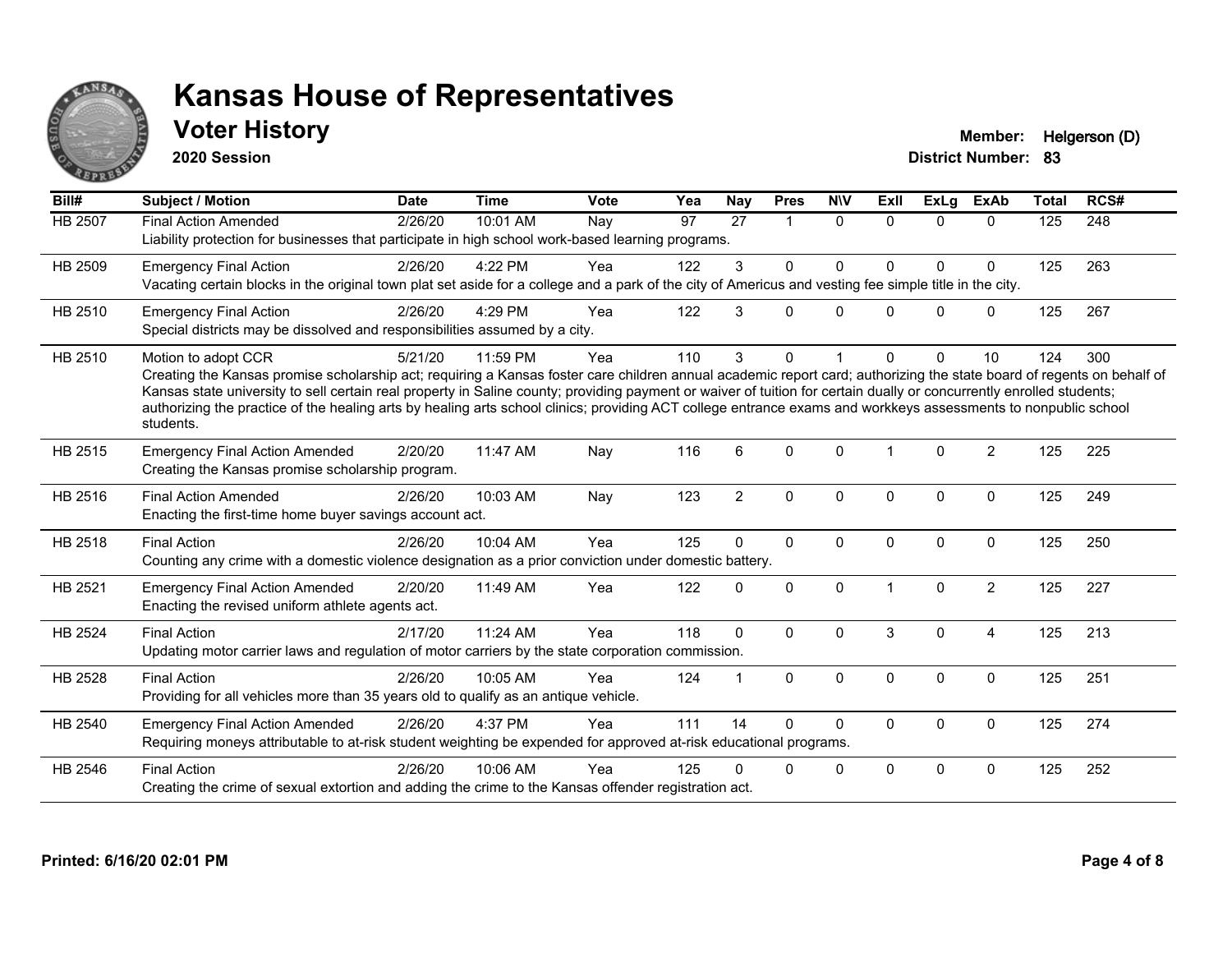

**2020 Session**

**Voter History Member:** Helgerson (D)

| Bill#   | <b>Subject / Motion</b>                                                                                                                                                                                                                                                                                         | <b>Date</b> | <b>Time</b> | Vote | Yea | Nay          | <b>Pres</b>          | <b>NIV</b> | ExII           | <b>ExLa</b>  | <b>ExAb</b>    | <b>Total</b> | RCS# |
|---------|-----------------------------------------------------------------------------------------------------------------------------------------------------------------------------------------------------------------------------------------------------------------------------------------------------------------|-------------|-------------|------|-----|--------------|----------------------|------------|----------------|--------------|----------------|--------------|------|
| HB 2547 | <b>Final Action Amended</b><br>Making changes to suspended drivers' license requirements.                                                                                                                                                                                                                       | 2/26/20     | 10:07 AM    | Yea  | 125 | $\mathbf{0}$ | $\mathbf 0$          | $\Omega$   | $\Omega$       | 0            | $\mathbf{0}$   | 125          | 253  |
| HB 2548 | <b>Final Action Amended</b><br>Claims against the state submitted by the Joint Committee on Special Claims Against the State.                                                                                                                                                                                   | 3/13/20     | 8:19 AM     | Yea  | 115 | $\mathbf{1}$ | $\mathbf{0}$         | $\Omega$   | $\overline{2}$ | $\mathbf{0}$ | $\overline{7}$ | 125          | 282  |
| HB 2554 | <b>Final Action</b><br>Enacting the uniform fiduciary income and principal act (UFIPA).                                                                                                                                                                                                                         | 2/26/20     | 10:08 AM    | Yea  | 125 | $\Omega$     | $\mathbf{0}$         | $\Omega$   | $\Omega$       | $\Omega$     | $\Omega$       | 125          | 254  |
| HB 2571 | <b>Final Action Amended</b><br>Club and drinking establishment liquor license eligibility; spouse is a law enforcement officer in another county.                                                                                                                                                               | 3/12/20     | 11:22 AM    | Yea  | 108 | 12           | $\mathbf{0}$         | $\Omega$   | 1              | $\mathbf{0}$ | 4              | 125          | 277  |
| HB 2575 | <b>Emergency Final Action Amended</b><br>Amending the Kansas drycleaner environmental response act to change the required deductible rate, environmental surcharge rate and penalty fine amount.                                                                                                                | 2/26/20     | 4:31 PM     | Yea  | 95  | 29           |                      | $\Omega$   | $\Omega$       | $\Omega$     | $\mathbf{0}$   | 125          | 269  |
| HB 2583 | <b>Emergency Final Action</b><br>Clarify the vacation of territory from city boundaries or release of easements.                                                                                                                                                                                                | 2/26/20     | 4:35 PM     | Yea  | 124 |              | $\Omega$             | $\Omega$   | $\Omega$       | $\Omega$     | $\Omega$       | 125          | 273  |
| HB 2585 | <b>Emergency Final Action Amended</b><br>Amending the Kansas drycleaner environmental response act to change the required deductible rate, environmental surcharge rate and penalty fine amount.                                                                                                                | 2/26/20     | 4:27 PM     | Yea  | 123 | 2            | $\Omega$             | $\Omega$   | $\Omega$       | $\Omega$     | $\Omega$       | 125          | 266  |
| HB 2585 | <b>Motion to Concur</b><br>Senate Substitute for HB 2585 by Committee on Utilities - Exempting certain public utilities from Kansas income taxation and allowing the state corporation<br>commission to approve certain contract and reduced electric rates and associated cost recovery from all rate classes. | 5/21/20     | 3:59 PM     | Nay  | 75  | 45           |                      | $\Omega$   | $\Omega$       | $\Omega$     | 3              | 124          | 296  |
| HB 2587 | <b>Final Action</b><br>Allowing venue for an agency adoption to be where a state agency or their subcontracting agencies have offices when the state is the agency.                                                                                                                                             | 2/26/20     | 10:09 AM    | Yea  | 124 |              | $\Omega$             | $\Omega$   | U              | $\Omega$     | $\Omega$       | 125          | 255  |
| HB 2595 | <b>Final Action Amended</b><br>Eliminating the 30-day delay before offering state surplus property for sale to the general public.                                                                                                                                                                              | 2/20/20     | 11:20 AM    | Yea  | 118 | 3            | $\blacktriangleleft$ | $\Omega$   |                | $\Omega$     | 2              | 125          | 224  |
| HB 2596 | <b>Final Action Amended</b><br>Allowing an alcoholic liquor manufacturer to obtain a drinking establishment license under certain conditions.                                                                                                                                                                   | 3/12/20     | 11:23 AM    | Yea  | 113 |              | $\Omega$             | $\Omega$   |                | $\Omega$     | 4              | 125          | 278  |
| HB 2618 | <b>Emergency Final Action Amended</b><br>Establishing a state broadband grant program under the department of commerce to encourage the deployment of broadband in the state.                                                                                                                                   | 2/26/20     | 4:33 PM     | Nay  | 120 | 5            | $\mathbf{0}$         | $\Omega$   | $\Omega$       | $\Omega$     | $\Omega$       | 125          | 271  |
| HB 2619 | <b>Final Action</b><br>Adjusting the frequency of the KPERS actuarial experience study.                                                                                                                                                                                                                         | 2/26/20     | 10:10 AM    | Nay  | 118 |              | $\Omega$             | $\Omega$   | $\Omega$       | $\Omega$     | $\Omega$       | 125          | 256  |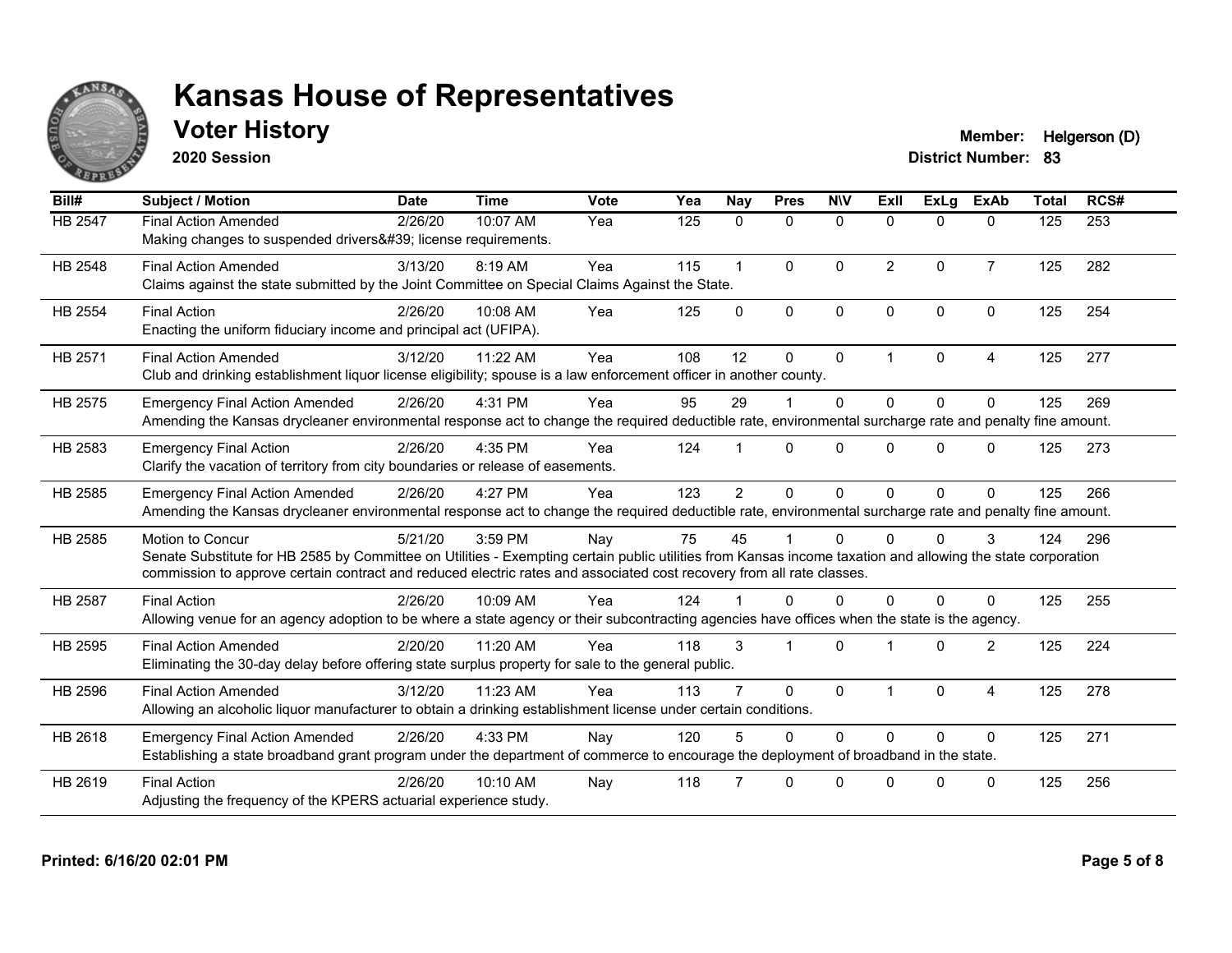

**2020 Session**

**Voter History Member:** Helgerson (D)

| Bill#           | <b>Subject / Motion</b>                                                                                                                                                                                                                                                                                                                                                                                                                                                                                                                                                                                                                                                                                                                                                                                                                                                                                                                                                                                       | <b>Date</b> | <b>Time</b> | Vote | Yea | <b>Nay</b> | <b>Pres</b> | <b>NIV</b> | ExII          | <b>ExLg</b>  | <b>ExAb</b>    | <b>Total</b> | RCS# |
|-----------------|---------------------------------------------------------------------------------------------------------------------------------------------------------------------------------------------------------------------------------------------------------------------------------------------------------------------------------------------------------------------------------------------------------------------------------------------------------------------------------------------------------------------------------------------------------------------------------------------------------------------------------------------------------------------------------------------------------------------------------------------------------------------------------------------------------------------------------------------------------------------------------------------------------------------------------------------------------------------------------------------------------------|-------------|-------------|------|-----|------------|-------------|------------|---------------|--------------|----------------|--------------|------|
| <b>HB 2619</b>  | Motion to Concur<br>Senate Substitute for HB 2619 by Committee on Financial Institutions and Insurance - Enacting the Kansas economic recovery loan deposit program, updating field of<br>membership requirements of credit unions and allowing privilege tax deductions on agricultural real estate loans and single family residence loans.                                                                                                                                                                                                                                                                                                                                                                                                                                                                                                                                                                                                                                                                 | 5/21/20     | 11:59 PM    | Nay  | 114 | 3          | $\Omega$    | $\Omega$   | $\Omega$      | $\Omega$     | $\overline{7}$ | 124          | 298  |
| HB 2646         | <b>Final Action</b><br>Allowing the attorney general to coordinate training for law enforcement agencies on missing and murdered indigenous people.                                                                                                                                                                                                                                                                                                                                                                                                                                                                                                                                                                                                                                                                                                                                                                                                                                                           | 2/26/20     | 10:11 AM    | Yea  | 125 | U          | 0           |            |               | <sup>n</sup> | 0              | 125          | 257  |
| HB 2689         | <b>Final Action Amended</b><br>Amending the angel investor tax credit with respect to the definition of qualified securities, tax credit limitations and amounts, investor requirements and extending the<br>date that credits may be allowed.                                                                                                                                                                                                                                                                                                                                                                                                                                                                                                                                                                                                                                                                                                                                                                | 3/13/20     | 8:23 AM     | Pres | 103 | 12         |             | $\Omega$   | $\mathcal{P}$ | $\Omega$     | $\overline{7}$ | 125          | 283  |
| HB 2695         | <b>Emergency Final Action</b><br>Allowing special agents from the department of corrections to attend the Kansas law enforcement training center.                                                                                                                                                                                                                                                                                                                                                                                                                                                                                                                                                                                                                                                                                                                                                                                                                                                             | 2/26/20     | 4:34 PM     | Yea  | 125 | 0          | $\Omega$    | $\Omega$   | 0             | $\Omega$     | $\Omega$       | 125          | 272  |
| HB 2699         | <b>Final Action</b><br>Requiring court services officers to assist with child in need of care cases when directed by a judge.                                                                                                                                                                                                                                                                                                                                                                                                                                                                                                                                                                                                                                                                                                                                                                                                                                                                                 | 2/26/20     | 10:13 AM    | Yea  | 105 | 20         | $\Omega$    | $\Omega$   | $\Omega$      | $\Omega$     | $\Omega$       | 125          | 258  |
| HB 2702         | <b>Emergency Final Action</b><br>Decoupling the KIT and KIR workforce training programs from the high performance incentive fund program and enhancing the workforce training tax credit.                                                                                                                                                                                                                                                                                                                                                                                                                                                                                                                                                                                                                                                                                                                                                                                                                     | 2/26/20     | 4:32 PM     | Yea  | 125 | $\Omega$   | $\Omega$    | $\Omega$   | $\Omega$      | $\Omega$     | $\mathbf{0}$   | 125          | 270  |
| HB 2702         | Motion to adopt CCR<br>Enacting the Kansas taxpayer protection act; establishing notice and public hearing requirements prior to approval by a governing body to exceed its revenue neutral<br>rate for the imposition of property tax and discontinuing the city and county tax lid; providing a waiver of interest and fees on certain delinquent property taxes for a<br>period of time and delaying preparation of delinquent real estate tax list and notice; prohibiting valuation increase for real property solely as the result of normal repair,<br>replacement or maintenance of existing structure; providing for county treasurers to establish a payment plan for the payment of delinquent or nondelinquent taxes;<br>requiring the state board of tax appeals to serve orders and notices by electronic means if requested by the party; prohibiting county appraisers and the state board of<br>tax appeals from increasing the valuation of county appraised property in valuation appeals. | 5/21/20     | 11:59 PM    | Yea  | 89  | 28         | 0           | $\Omega$   | U             | 0            | 7              | 124          | 299  |
| HB 2708         | <b>Emergency Final Action</b><br>Creating a drug abuse treatment program for people on diversion and allowing county attorneys to enter into agreements with court services and community<br>corrections for supervision.                                                                                                                                                                                                                                                                                                                                                                                                                                                                                                                                                                                                                                                                                                                                                                                     | 2/26/20     | 4:23 PM     | Yea  | 125 | 0          | $\Omega$    | $\Omega$   | $\Omega$      | $\Omega$     | $\Omega$       | 125          | 264  |
| HB 2713         | <b>Emergency Final Action Amended</b><br>Enacting the revised uniform law on notarial acts.                                                                                                                                                                                                                                                                                                                                                                                                                                                                                                                                                                                                                                                                                                                                                                                                                                                                                                                   | 2/26/20     | 4:30 PM     | Yea  | 122 | 3          | $\Omega$    | $\Omega$   | $\Omega$      | $\Omega$     | 0              | 125          | 268  |
| <b>HCR 5025</b> | <b>EFA Amend and Debate</b><br>Ratifying and providing the continuation of the March 12, 2020, state of disaster emergency declaration for the state of Kansas.                                                                                                                                                                                                                                                                                                                                                                                                                                                                                                                                                                                                                                                                                                                                                                                                                                               | 3/13/20     | 11:21 AM    | Yea  | 116 | U          | 0           | ∩          | 2             | $\Omega$     | 7              | 125          | 284  |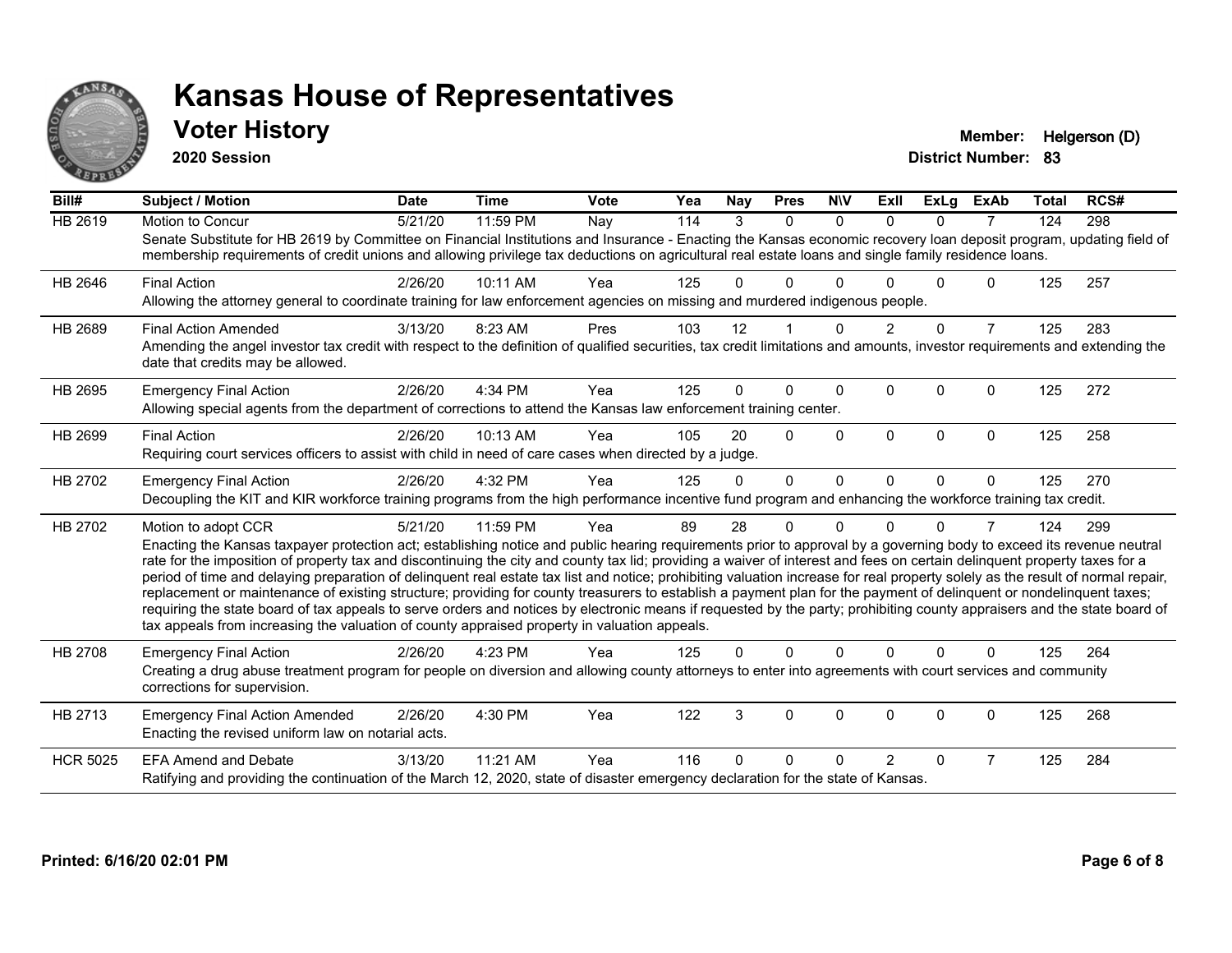

**2020 Session**

**Voter History Member:** Helgerson (D)

| Bill#           | Subject / Motion                                                                                                                                                                                                                                                                  | <b>Date</b> | Time      | <b>Vote</b> | Yea | Nay | <b>Pres</b>  | <b>NIV</b> | ExII           | <b>ExLg</b>    | <b>ExAb</b> | Total | RCS# |
|-----------------|-----------------------------------------------------------------------------------------------------------------------------------------------------------------------------------------------------------------------------------------------------------------------------------|-------------|-----------|-------------|-----|-----|--------------|------------|----------------|----------------|-------------|-------|------|
| <b>HCR 5025</b> | Motion to adopt CCR<br>Ratifying and providing the continuation of the March 12, 2020, state of disaster emergency declaration for the state of Kansas, subject to limitations.                                                                                                   | 3/19/20     | 4:11 PM   | Yea         | 115 | 0   | $\Omega$     | $\Omega$   | $\Omega$       | $\Omega$       | 10          | 125   | 293  |
| <b>SB 27</b>    | <b>EFA Amend and Debate</b><br>House Substitute for SB 27 by Committee on Commerce, Labor and Economic Development - Providing for a maximum of 26 weeks of unemployment insurance<br>benefits and compensation for the pre-payment waiting period.                               | 3/17/20     | $1:02$ PM | Yea         | 119 |     |              |            |                |                |             | 125   | 288  |
| <b>SB 66</b>    | Motion to adopt CCR<br>Appropriations for Fy 2020, 2021 and 2022 for various state agencies.                                                                                                                                                                                      | 3/19/20     | 3:52 PM   | Nay         | 99  | 16  | <sup>0</sup> | $\Omega$   | <sup>0</sup>   | O              | 10          | 125   | 292  |
| SB 102          | <b>EFA Amend and Debate</b><br>House Substitutes for SB 102 by Committee on Judiciary - Allowing the chief justice of the Kansas supreme court to extend or suspend deadlines or time limitations to<br>secure the health and safety of court users, staff and judicial officers. | 3/16/20     | 12:13 PM  | Yea         | 113 |     | 0            | 0          | 3              | 0              |             | 125   | 285  |
| <b>SB 142</b>   | EFA Sub Bill Amended<br>House Substitute for SB No. 142 by House Committee on K-12 Education Budget - Authorizing the state board of education to grant waivers for school districts from<br>the requirement to provide a minimum number of school hours during the school term.  | 3/17/20     | 10:31 AM  | Yea         | 117 |     |              |            |                |                |             | 125   | 287  |
| SB 155          | <b>Final Action</b><br>Cemetery district territory deannexed from the territory of Valley Center.                                                                                                                                                                                 | 2/7/20      | $4:08$ PM | Yea         | 119 |     | $\Omega$     | 3          | $\Omega$       | $\mathfrak{p}$ | $\Omega$    | 125   | 210  |
| <b>SB 173</b>   | <b>EFA Amend and Debate</b><br>House Substitute for SB 173 by Committee on Appropriations - Providing for the Eisenhower legacy transportation plan.                                                                                                                              | 3/16/20     | 7:20 PM   | Nay         | 103 | 16  |              | U          | $\overline{2}$ | 0              | 3           | 125   | 286  |
| <b>SB 173</b>   | Motion to adopt CCR<br>House Substitute for SB 173 by Committee on Appropriations - Providing for the Eisenhower legacy transportation plan.                                                                                                                                      | 3/19/20     | 12:04 PM  | Nay         | 112 | 3   | O            | U          | $\Omega$       | 0              | 10          | 125   | 291  |
| <b>SCR 1613</b> | <b>Final Action</b><br>Amending the bill of rights of the constitution of the state of Kansas to reserve to the people the right to regulate abortion through their elected state representatives<br>and senators.                                                                | 2/7/20      | 4:07 PM   | Nay         | 80  | 43  |              |            |                | 2              | $\Omega$    | 125   | 209  |